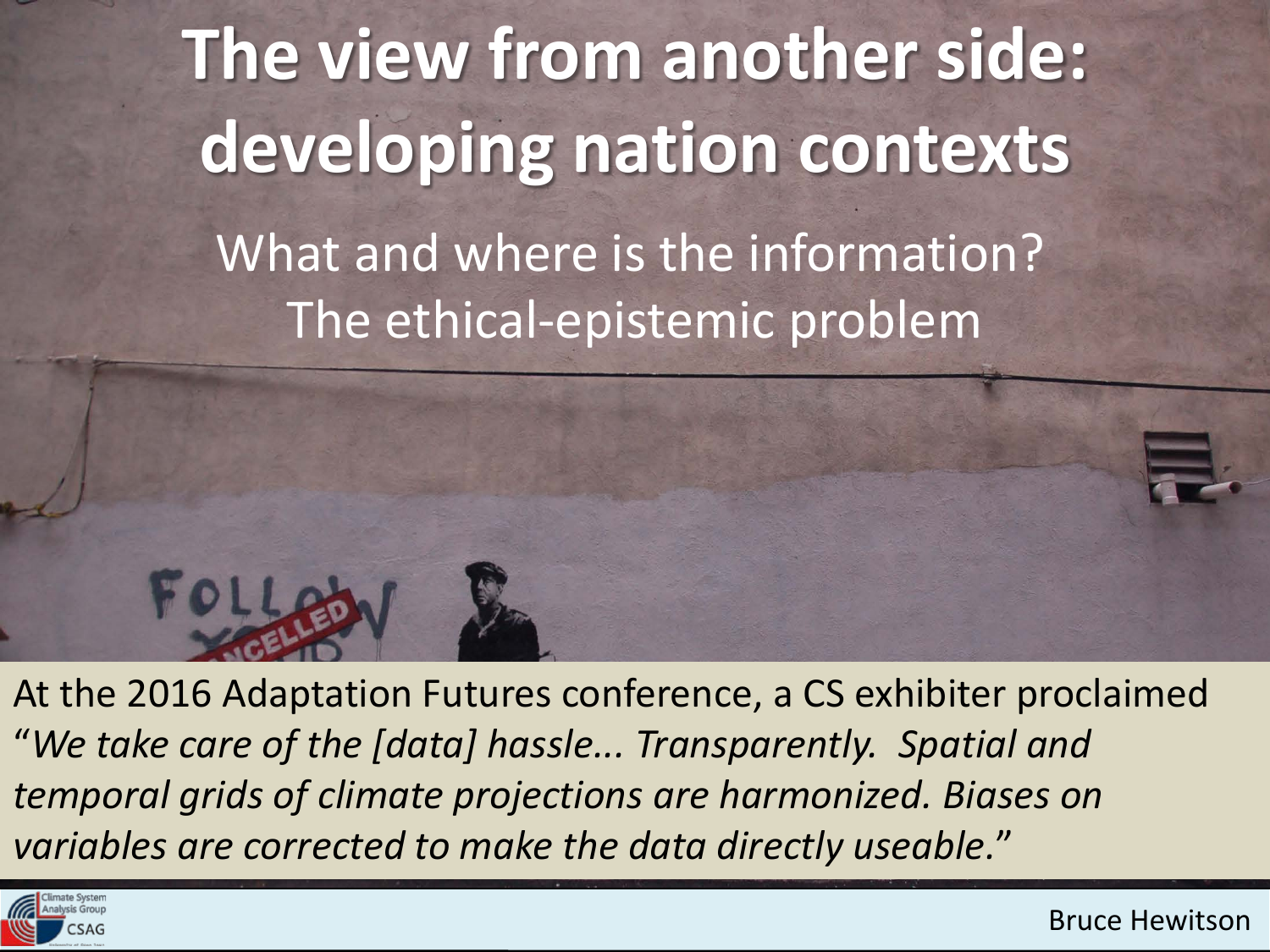To discuss CS in developing nations, one must first ask: What are climate services? CSP definition:

*"Climate services involve the production, translation, transfer, and use of climate knowledge and information in climate-informed decision making and climate-smart policy and planning."*

This evokes a linear process of progressive authorities: knowledge creates a power relationship

Who really has the knowledge? In reality, the "recipient" is the one who is knowledgeable about context, while the CS practitioner is the one operating with a narrow vision.

| Knowledge can be defined as understanding information in context |  |
|------------------------------------------------------------------|--|
|------------------------------------------------------------------|--|

| CS presumes: | Information $\rightarrow$ yet we have multiple contrasting and contradictory data |
|--------------|-----------------------------------------------------------------------------------|
| CS assumes:  | Context $\rightarrow$ yet the decision-scale context is mostly poorly integrated  |

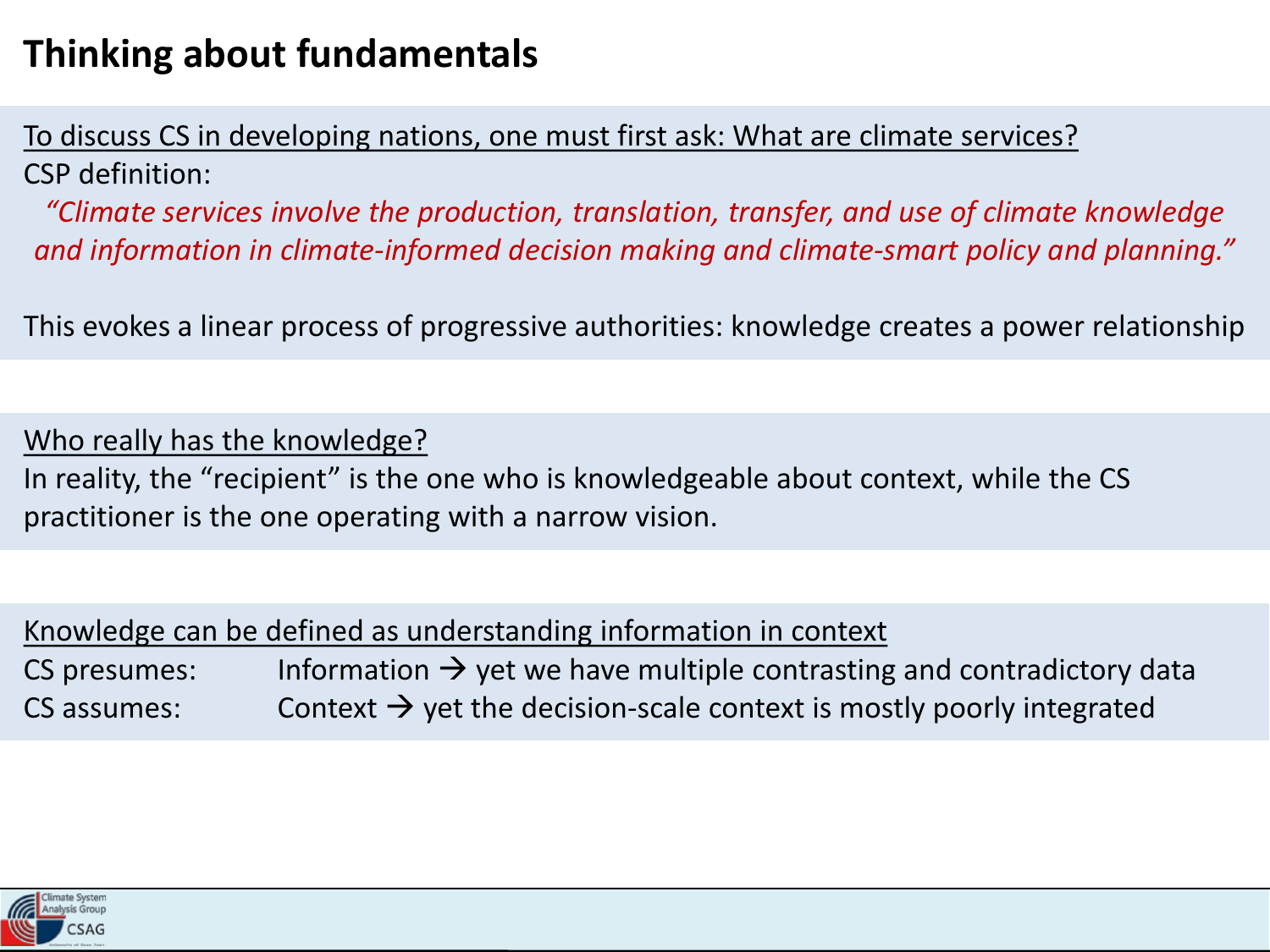

Local, regional, and international researchers, with mixed relationships to global facilitation and coordination organizations (GFCS, WCRP, Future Earth, etc)



mandates, motivations, policy, risk management, strategy

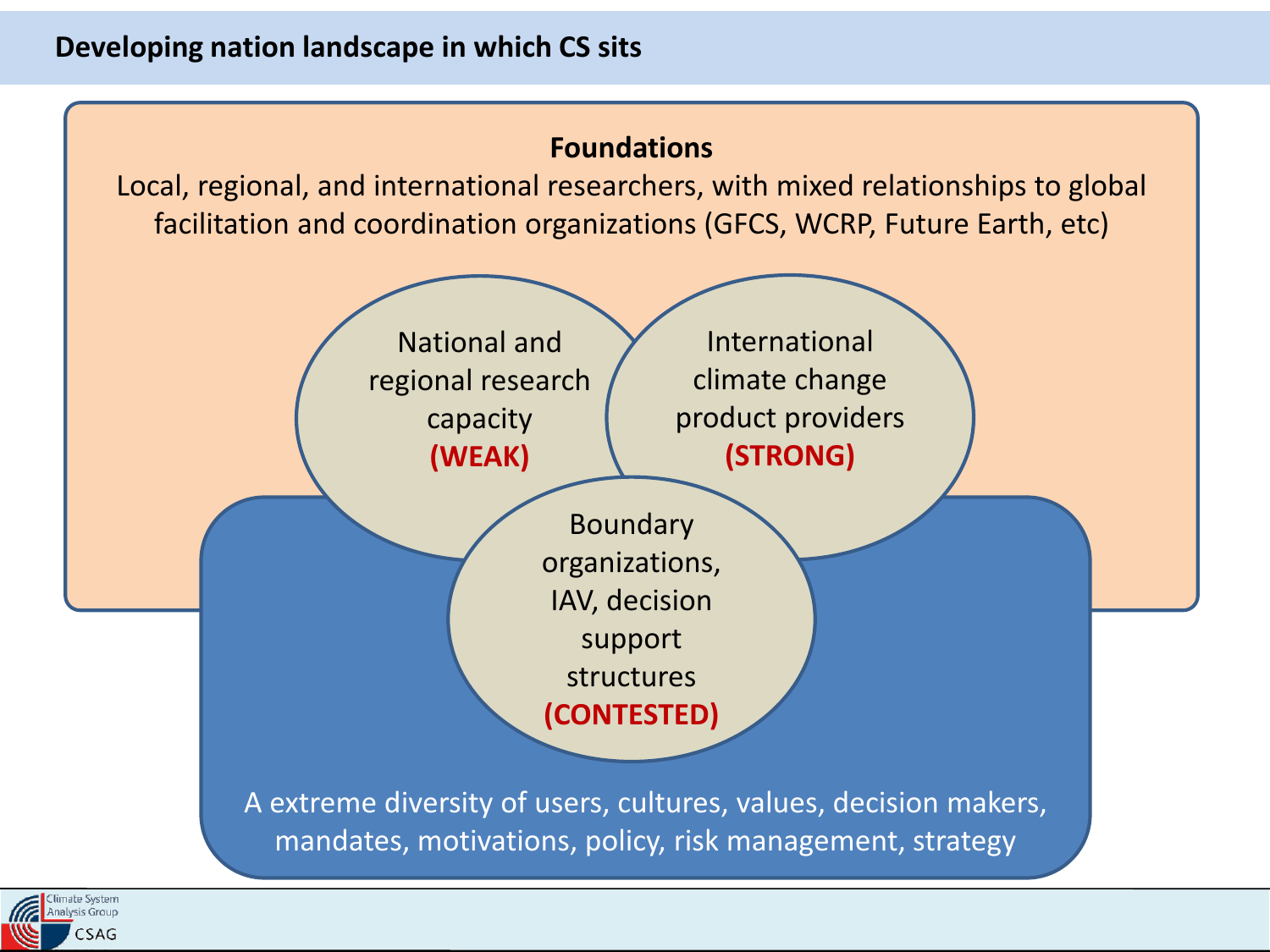#### *"The past/future cannot affect us, but we can be affected by conceptions of the past/future."*

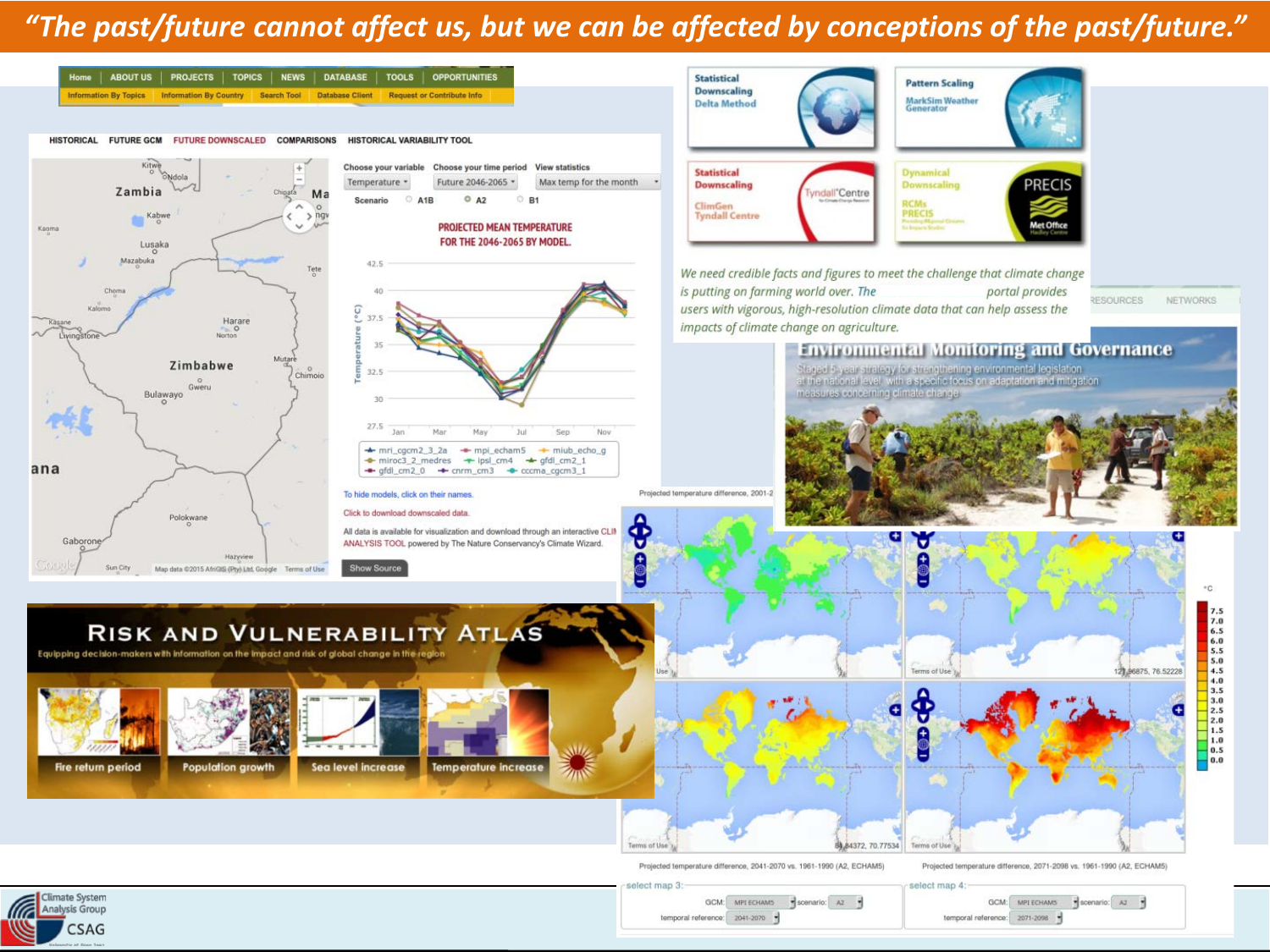## **Critical considerations in CS for developing nations**

- The provider is in a position of power, with little or zero accountability
- The context of the decision scale is one of cross-cultural complexity and differing values
- CS services often emanates from a developed nation ecosystem, with presumed translation into the developing nation context
- Climate "information" recipients commonly have little input into the construction of "information" products
- Presumption of need can lead to unquestioned adoption of one information stream based on issues of loyalty, perceived authority, urgency of need, ease of access, availability, etc.
- Limited experiential knowledge and skills to evaluate a CS service allows for data to be treated as information which is presumed to be knowledge, while contradictions go unconsidered, which would otherwise lead to alternate consequences.
- System thresholds of failure are easily reached (thresholds of degradation are often normative), and so decision consequences can be substantial.

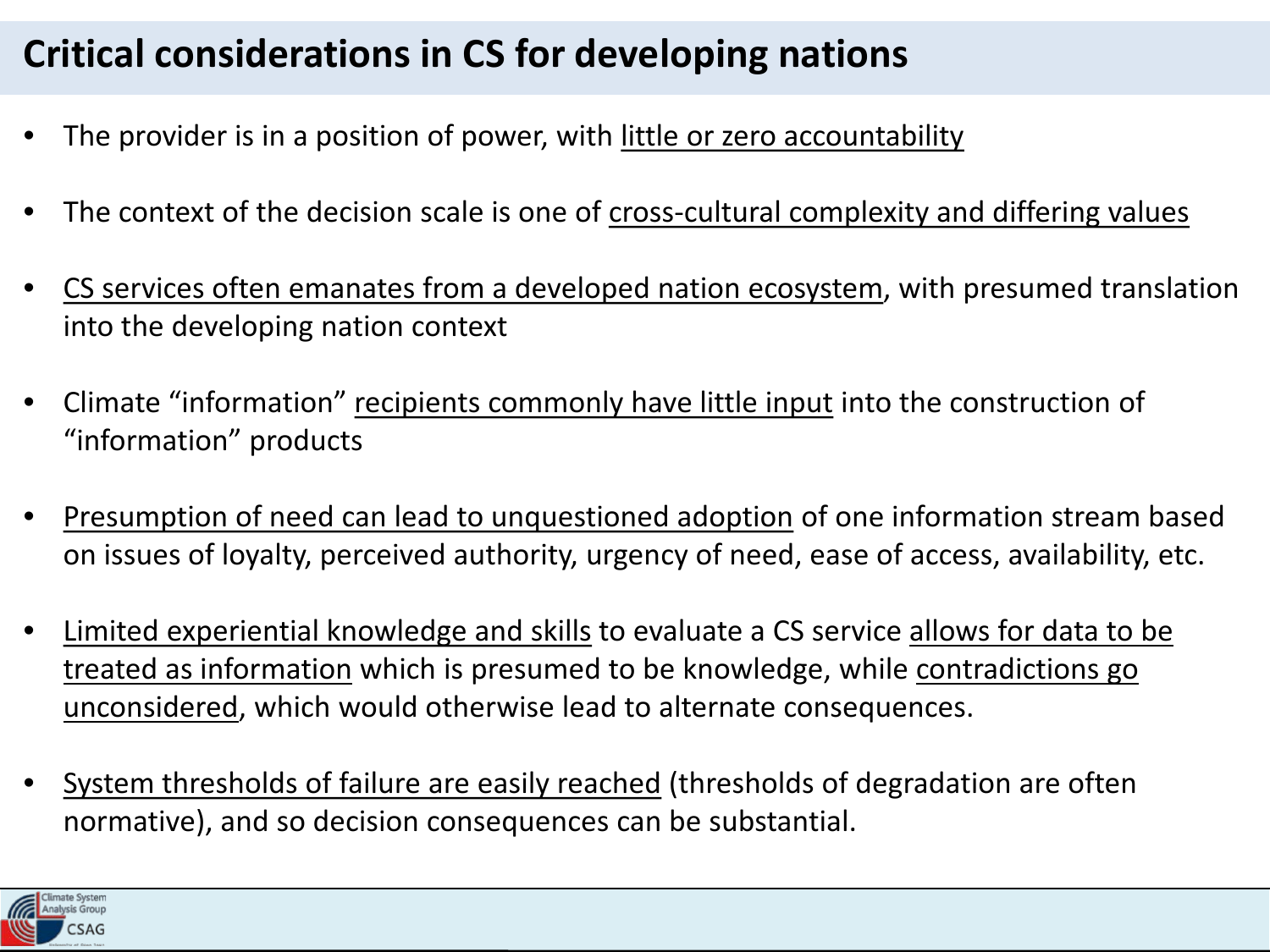## By the numbers … what about online services?



### **Lots of GCMs, competing downscalings = recipe for contradictions**

*From a 2015 WCRP survey: the majority of IAV practitioners use one GCM, and if higher resolution needed, do their own "downscaling"* 

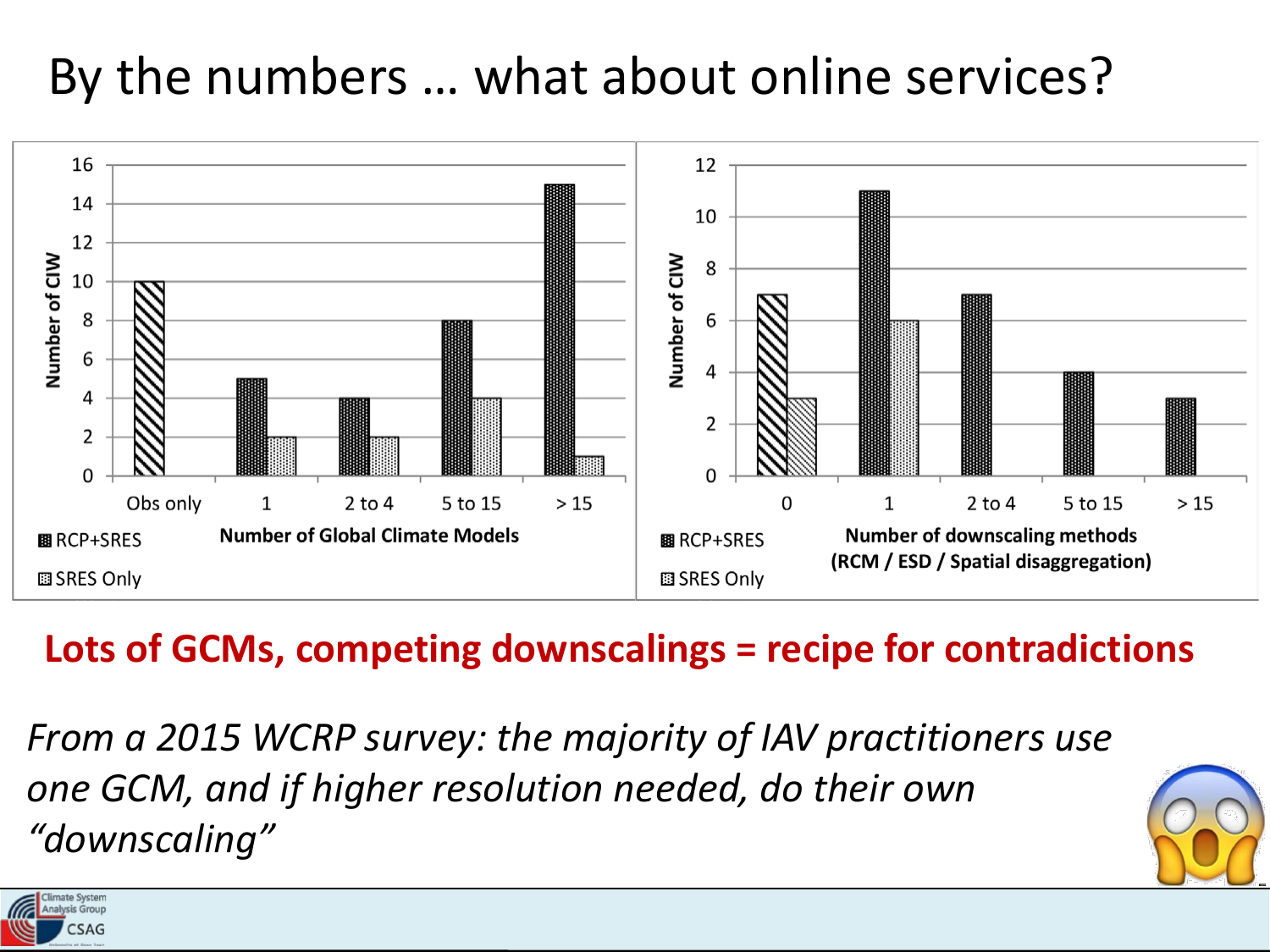# **Lessons emerging from narratives**

*Use case experiences: "I give up …"*

a) Much is assumed of the user's familiarity with terminology *accessing data is a guessing game." a) "Without intimate knowledge of climate terminology and modelling slang,* 

b) "It turns out there are several entry points to climate data, **<u>each of which</u> displays the data differently**."

options. I therefore randomly select a file set and an image pops up. After some **cannot** exploration and trial and error I end up getting some quite specific messages, *exploration and trial and error I end up getting some quite specific messages*, based on one model, one future scenario. **There are no guidelines** with regards to the extent to which these are robust messages." c) *" There is a lack of clear guidance on how to robustly choose among the various the extent to which these are robust messages."*

*d)* "*I* **am overwhelmed with the amount of options** *I* must choose to be able to get the climate data" *the climate data."*

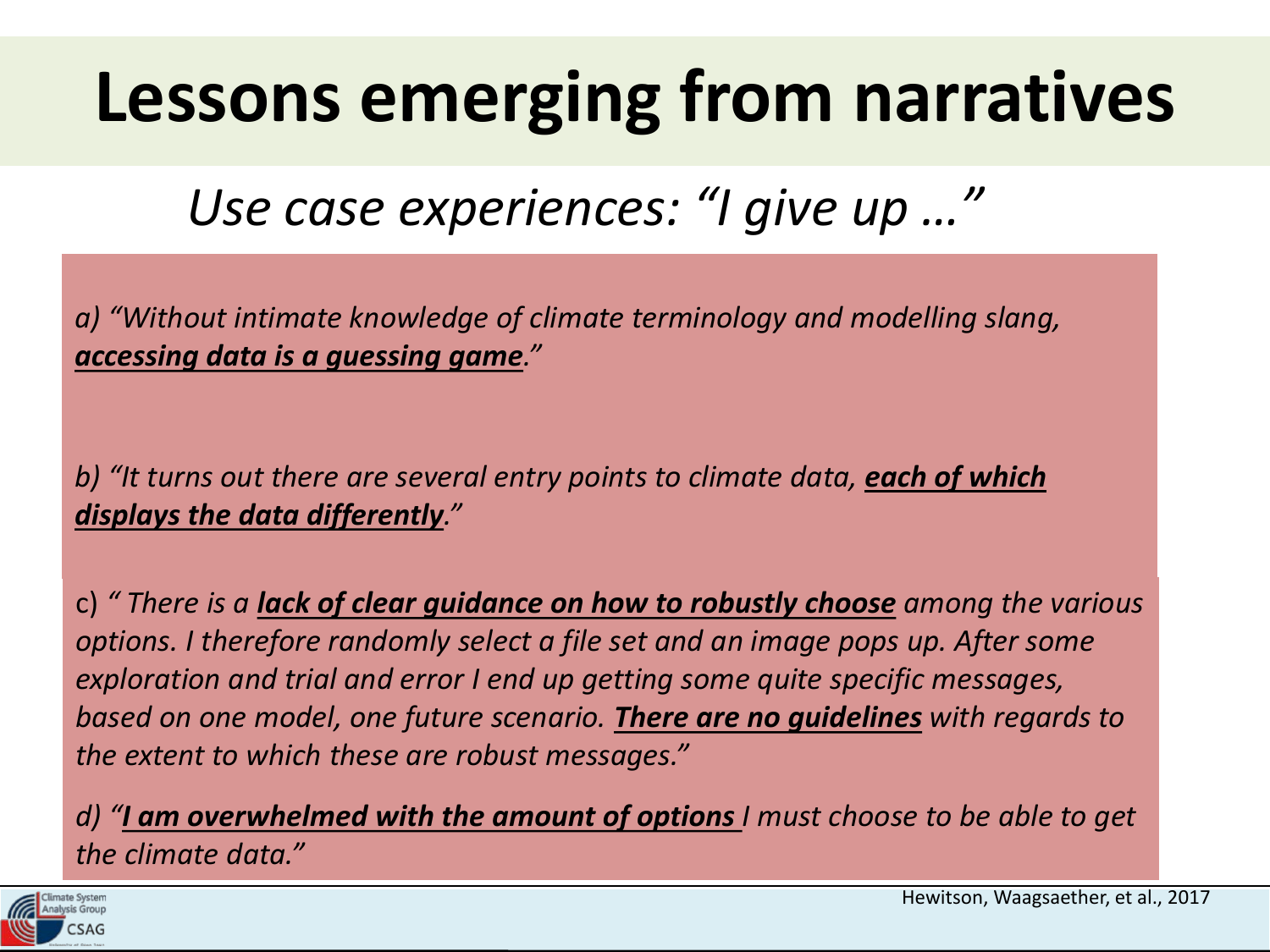# **Lessons emerging from the narratives**

e) <u>Guppersing indictions are of indice or ppers</u>e rearing channels an eager the angle one<br>pages, all of which are under the Spatial Downscaling Section, I am afraid I am none *e) "Supporting materials are of little support. Having skimmed through the different the wiser with regards to what file sets to look at."*

f) "Again there is a map and graphs, though here it does not seem possible to engage<br>with the map at all, and **the interface and entiene mavided are different** from these with the map at all, and <u>the interface and</u><br>*provided for the historical and GCM data.*" *with the map at all, and the interface and options provided are different from those* 

g) There is a presumed degree of (significant) technical skills by *file formats that I do not know how to use … I give up." g)" When the computer finally downloads the data the download provides me with* 

download the maps for each of the models (annual and for each season), and *compare them to see the extent to which they agree. This means comparing six maps for annual projections and six maps for excels seggen, a total of 20 mans. If I am to do.* for annual projections and six maps for each season, a total of 30 maps. if rain to ao<br>this with the 5 climate variables that are provided, this would mean looking through *h)" Seeing that they are providing projections from six models I should probably for annual projections and six maps for each season, a total of 30 maps. If I am to do a total of 150 maps! Being uncertain about the extent to which it is responsible to draw out local scale projections from the maps, it does not seem worth the effort."*

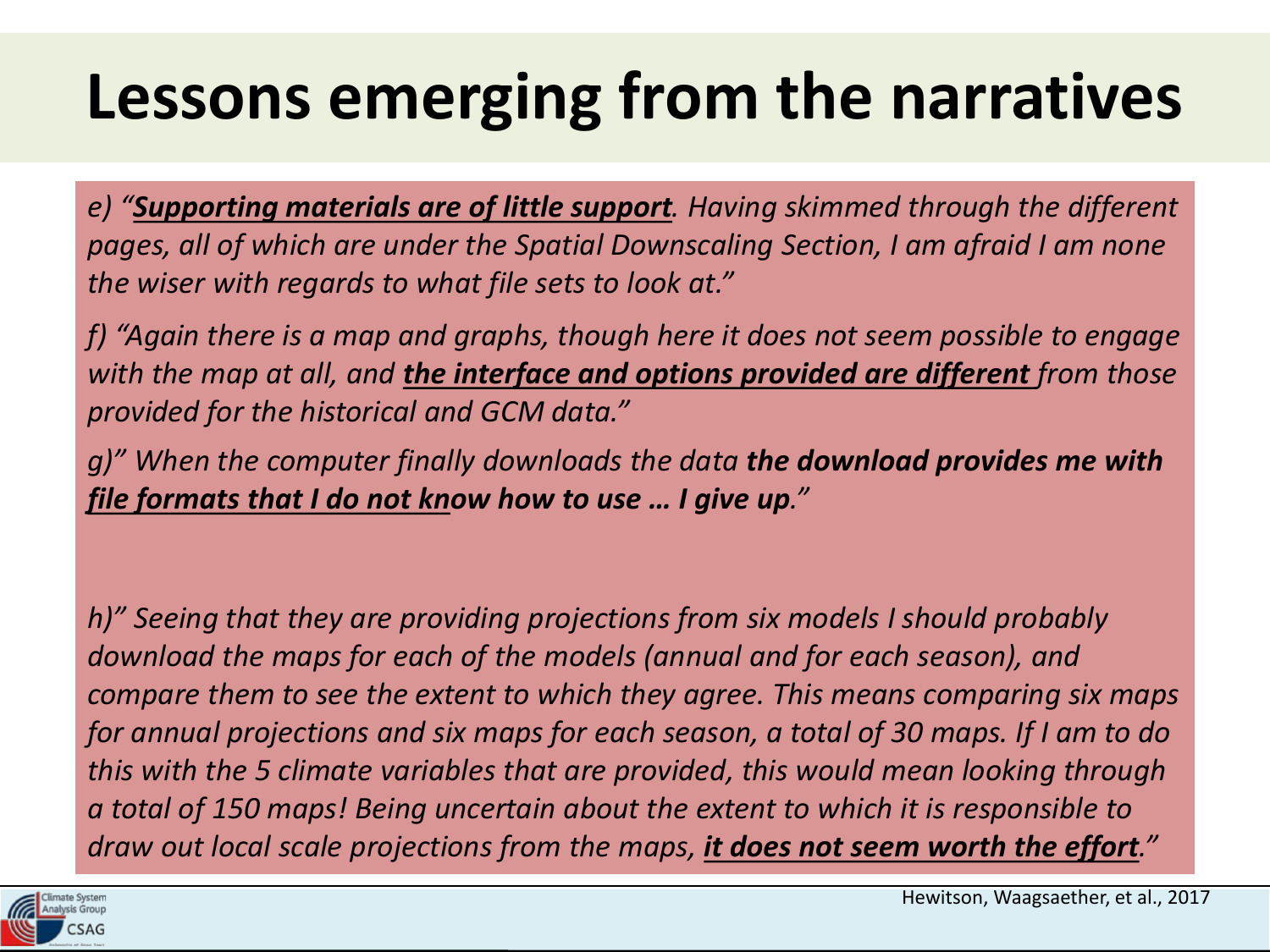